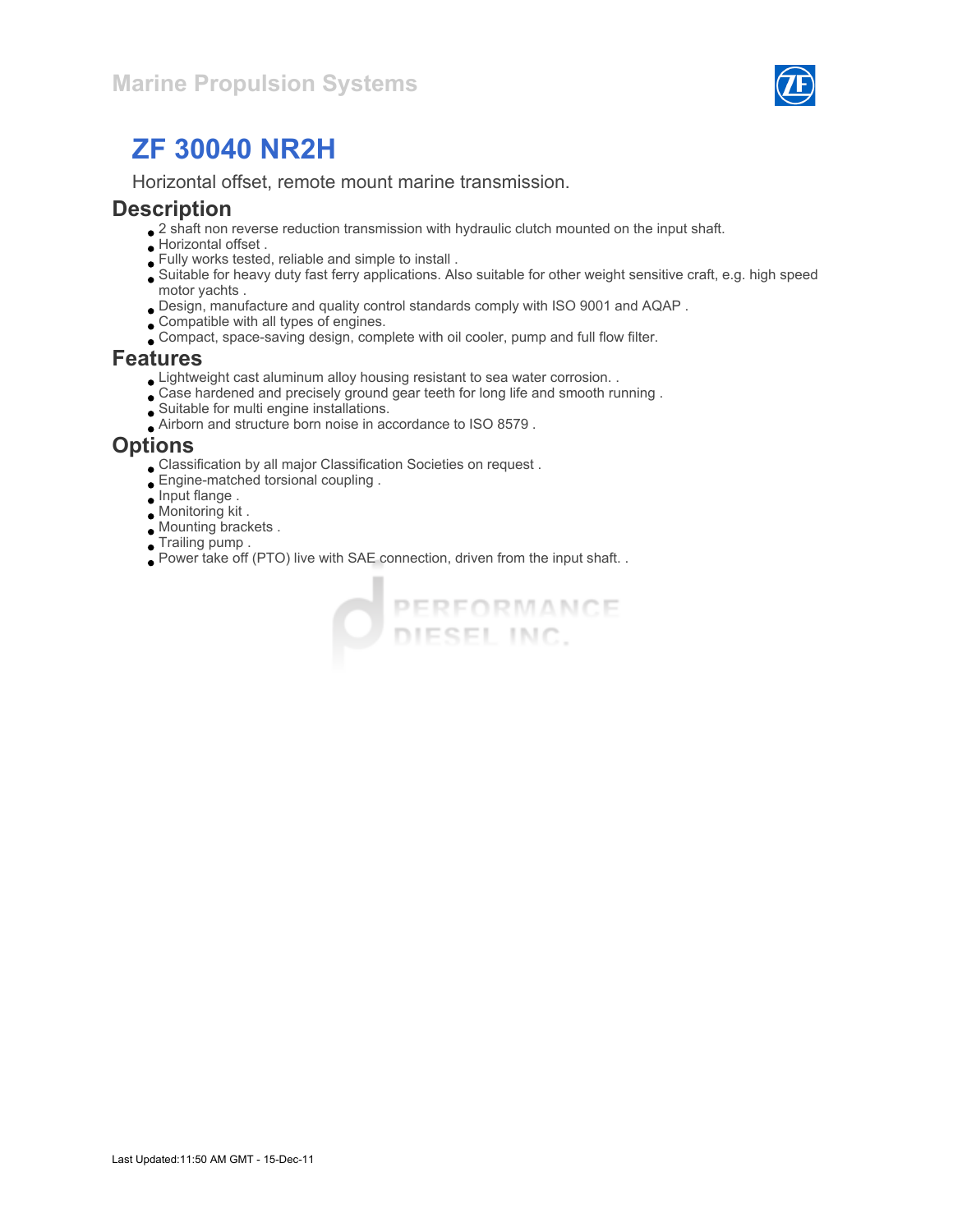# Ratings

# Light Duty

| RATIOS                                                               | <b>MAX. TORQUE POWER/RPM</b> | <b>INPUT POWER CAPACITY</b>                                  |           |    |           |          |           | MAX.       |          |    |            |
|----------------------------------------------------------------------|------------------------------|--------------------------------------------------------------|-----------|----|-----------|----------|-----------|------------|----------|----|------------|
|                                                                      | Nm                           | ftlb                                                         | <b>kW</b> | hp | <b>kW</b> | hp       | <b>kW</b> | hp         | kW       | hp | <b>RPM</b> |
|                                                                      |                              |                                                              |           |    |           | 1800 rpm |           | 2000 rpm 1 | 2100 rpm |    |            |
| $\Box$ 1.514*, 1.735, 1.906, 2.032,<br>$ 2.207$ <sup>*</sup> , 2.577 |                              | 28766 21217 3.0121 4.0394 5422 7271 6024 8079 6326 8483 2300 |           |    |           |          |           |            |          |    |            |

Special Order Ratio.

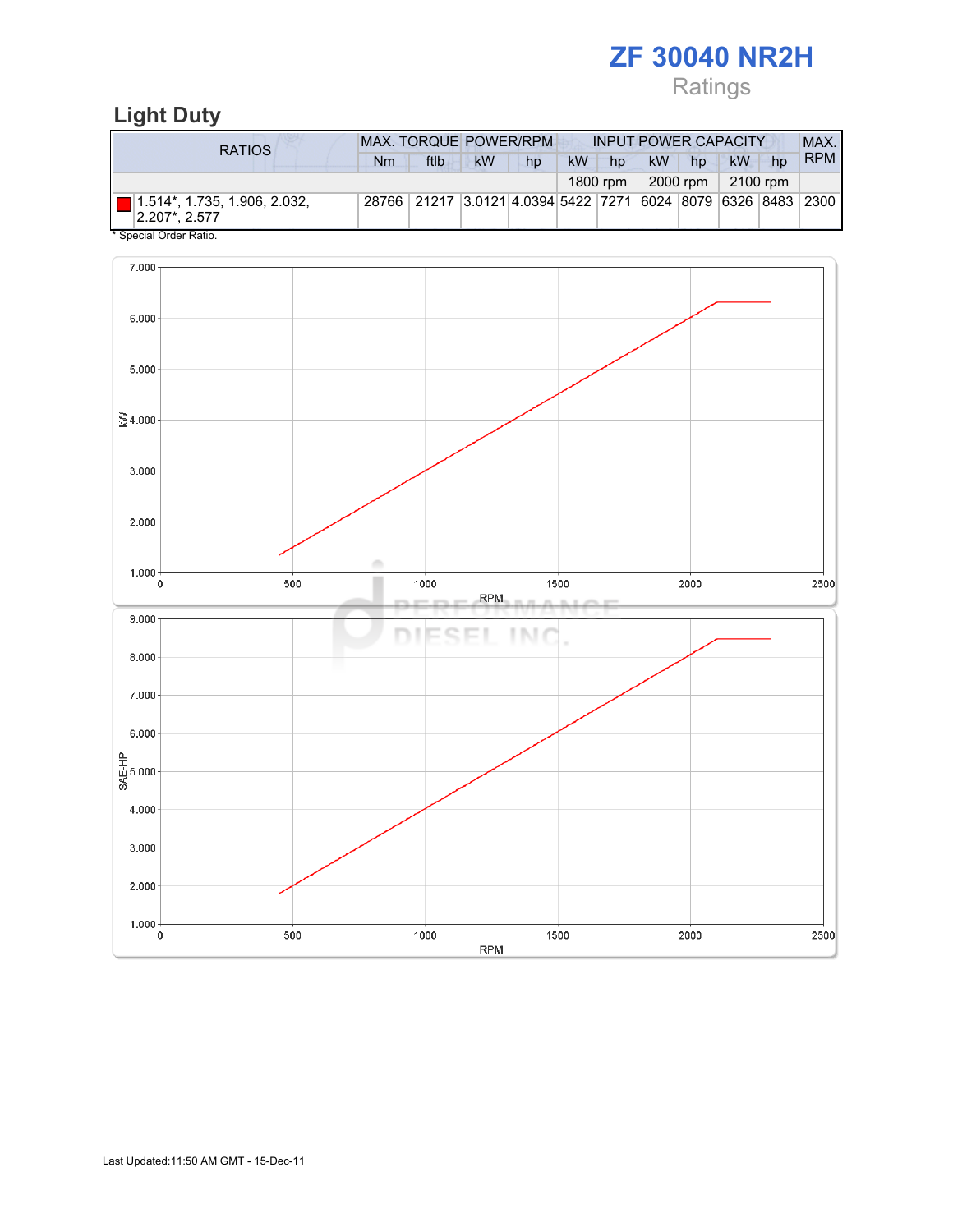# Ratings

# Medium Duty

| RATIOS                                        |       | <b>MAX. TORQUE POWER/RPM</b> |                                                        |    |    |          | <b>INPUT POWER CAPACITY</b> |          |           |    |            |  |
|-----------------------------------------------|-------|------------------------------|--------------------------------------------------------|----|----|----------|-----------------------------|----------|-----------|----|------------|--|
|                                               | Nm    | ftlb                         | <b>kW</b>                                              | hp | kW | hp       | <b>kW</b>                   | hp       | <b>kW</b> | hp | <b>RPM</b> |  |
|                                               |       |                              |                                                        |    |    | 1600 rpm |                             | 1800 rpm | 2000 rpm  |    |            |  |
| 1.514*, 1.735, 1.906, 2.032,<br>2.207*, 2.577 | 24349 |                              | 17959 2.5496 3.4191 4079 5471 4589 6154 5099 6838 2300 |    |    |          |                             |          |           |    |            |  |

Special Order Ratio.

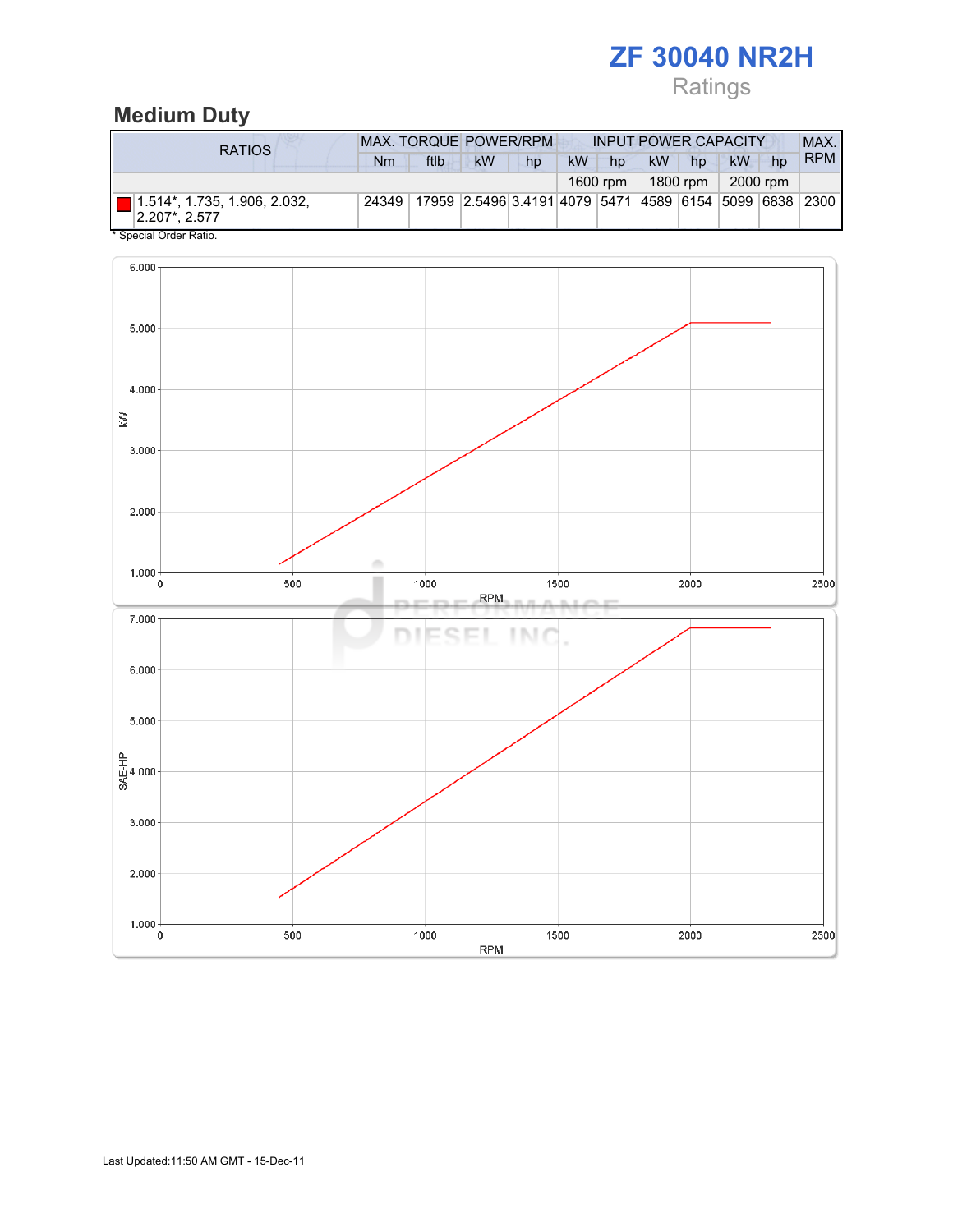# Ratings

## Continuous Duty

| RATIOS                                                               | <b>MAX. TORQUE POWER/RPM</b><br><b>INPUT POWER CAPACITY</b> |      |                                                        |    |           |            |           |          |    | MAX.     |            |
|----------------------------------------------------------------------|-------------------------------------------------------------|------|--------------------------------------------------------|----|-----------|------------|-----------|----------|----|----------|------------|
|                                                                      | Nm                                                          | ftlb | <b>kW</b>                                              | hp | <b>kW</b> | hp         | <b>kW</b> | hp       | kW | hp       | <b>RPM</b> |
|                                                                      |                                                             |      |                                                        |    |           | $1200$ rpm |           | 1600 rpm |    | 1800 rpm |            |
| $\Box$ 1.514*, 1.735, 1.906, 2.032,<br>$ 2.207$ <sup>*</sup> , 2.577 | 19253                                                       |      | 14200 2.0160 2.7035 2419 3244 3226 4326 3629 4866 1800 |    |           |            |           |          |    |          |            |
| * Special Order Ratio.                                               |                                                             |      |                                                        |    |           |            |           |          |    |          |            |

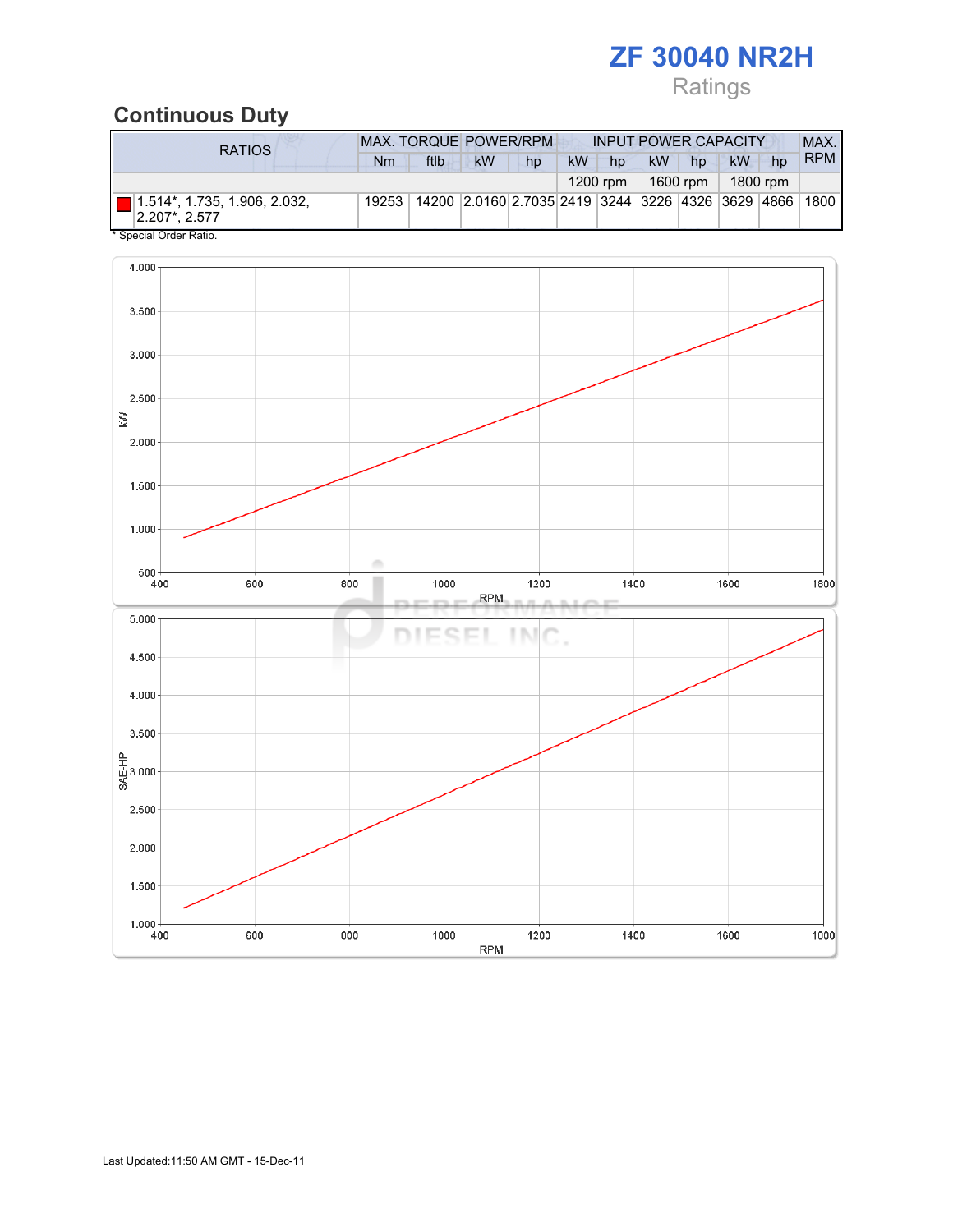

**Dimensions** 



| mm (inches) |                |                |                |                |                            |            |                |  |  |
|-------------|----------------|----------------|----------------|----------------|----------------------------|------------|----------------|--|--|
| A           | B <sub>1</sub> | B2             | H <sub>1</sub> | H <sub>2</sub> |                            | L1         | L <sub>2</sub> |  |  |
| 475 (18.7)  | 460 (18.1)     | 315(12.4)      | 480 (18.9)     | 637 (25.1)     | 1,032(40.6)                | 750 (29.5) | 480 (18.9)     |  |  |
|             |                | Weight kg (lb) |                |                | Oil Capacity Litre (US qt) |            |                |  |  |
|             |                | 1,610 (3,542)  |                |                | 75.0 (80.0)                |            |                |  |  |

#### **Output Coupling Dimensions** ANCE **RM**

|  |  |  |  |                      |  |  | <b>Bolt Holes</b> |                                                                |              |
|--|--|--|--|----------------------|--|--|-------------------|----------------------------------------------------------------|--------------|
|  |  |  |  |                      |  |  | No.               |                                                                | Diameter (E) |
|  |  |  |  | mm in mm in mm in mm |  |  |                   | mm                                                             |              |
|  |  |  |  |                      |  |  |                   | 435   17.1   385   15.2   330   13.0   46.0   1.81   20   30.4 | 1.20         |